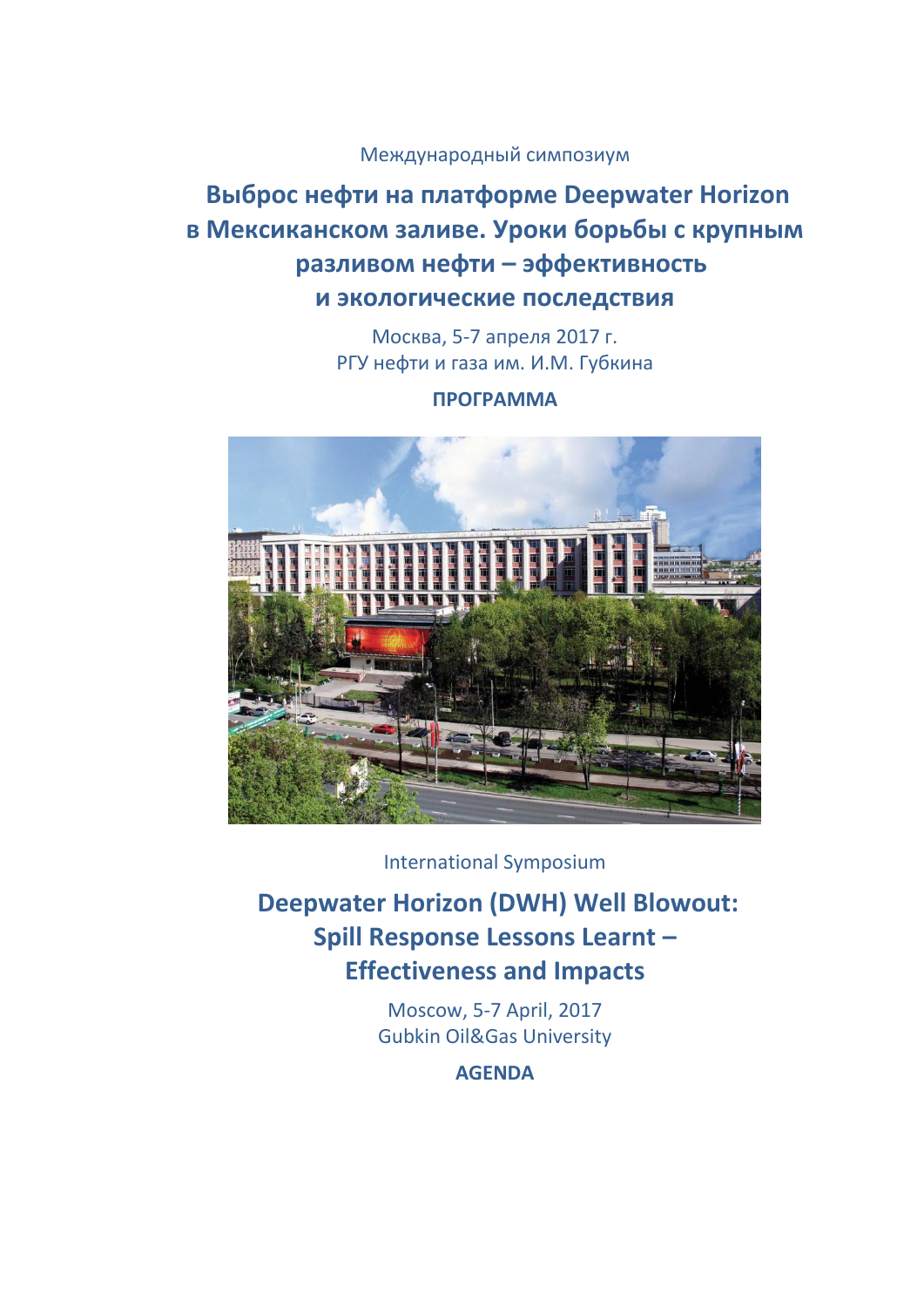|                 | Day 1 (April 5th)                                                                                                |
|-----------------|------------------------------------------------------------------------------------------------------------------|
|                 |                                                                                                                  |
| $9:00 - 10:00$  | Registration, welcome coffee                                                                                     |
| $10:00 - 10:15$ | Opening remarks, Organizing Committee welcome V.Martynov, Gubkin                                                 |
|                 | Oil&Gas University Rector,                                                                                       |
|                 | A.Knizhnikov, World Wildlife Fund (WWF) Russia                                                                   |
| $10:15 - 10:45$ | <b>Offshore oil&amp;gas in Russia, Current Status and Future Development</b>                                     |
|                 | V.Bogoyavlensky Oil&Gas Research Institute of Russian Academy of                                                 |
|                 | science deputy director                                                                                          |
|                 | V.Martynov Gubkin Oil&Gas University Rector                                                                      |
|                 | ديا∓ المستنصرات معنى متوقفة مستناسبية المتحدد ومعن المعنو التي متحدد 10 ملك المعنو وقطعته المعنو والتنفيذ المراق |

The results of Arctic and World Ocean oil and gas resources exploration are shown. The main proved and potential oil and gas basins of five Arctic countries (Russia, Norway, Denmark, Canada and USA), their geological and geophysical state of exploration including seismic prospecting and drilling is illustrated. Information is given on natural and man-made threats for Arctic and offshore oil and gas development and ways of ecosystems threat reduction.

- 10:45 11:15 **Current Status of Oil Spill Prevention and Response System in Russia,** A.Khaustov, Marine Rescue Service, A.Knizhnikov, WWF-Russia
- *11:15 – 11:30 Discussion*
- 11:30 12:15 **An Overview on Managing and Coordinating the Response of DWH** Captain Anthony Popiel, Deputy Director of Incident Management & Preparedness Policy, United States Coast Guard.

On April 20, 2010, during the final phases of drilling an exploratory well 41 miles off the coast of Louisiana in the Gulf of Mexico, an explosion occurred aboard the Mobile Offshore Drilling Unit (MODU) Deepwater Horizon (DWH). The explosion set off a chain of events that led to the sinking of the drilling unit and the spill of 4.9 million barrels of oil into the ocean. At the time of the explosion, a 70 meter offshore supply vessel was alongside DWH and subsequently rescued 115 crew members. The search for the 11 missing people lasted 68 hours and covered 5,000 square miles before the search was suspended.

Overall, the DWH rescue offers valuable lessons on how best to prepare for large scale rescue operations. The U.S. officially concluded spill response operations on February 28, 2015. The DWH incident was unprecedented in scope, scale, and duration and severely tested U.S. response capability to address an uncontrolled, sustained, deepwater oil spill in the Gulf of Mexico. The incident forced the U.S. Coast Guard to balance a coordinated response with an expansive response organization of local, state, and federal agencies with multiple levels of authorities and jurisdictions. The response relied on cooperation between the federal government and BP, especially as it related to financing the massive response effort.

The DWH spill resulted in many lessons learned and the development of several initiatives that have enhanced U.S. incident management and preparedness programs. These strategic initiatives focus on people, policy, and equipment, and have become a framework for improving incident management and preparedness functions, environmental response competencies,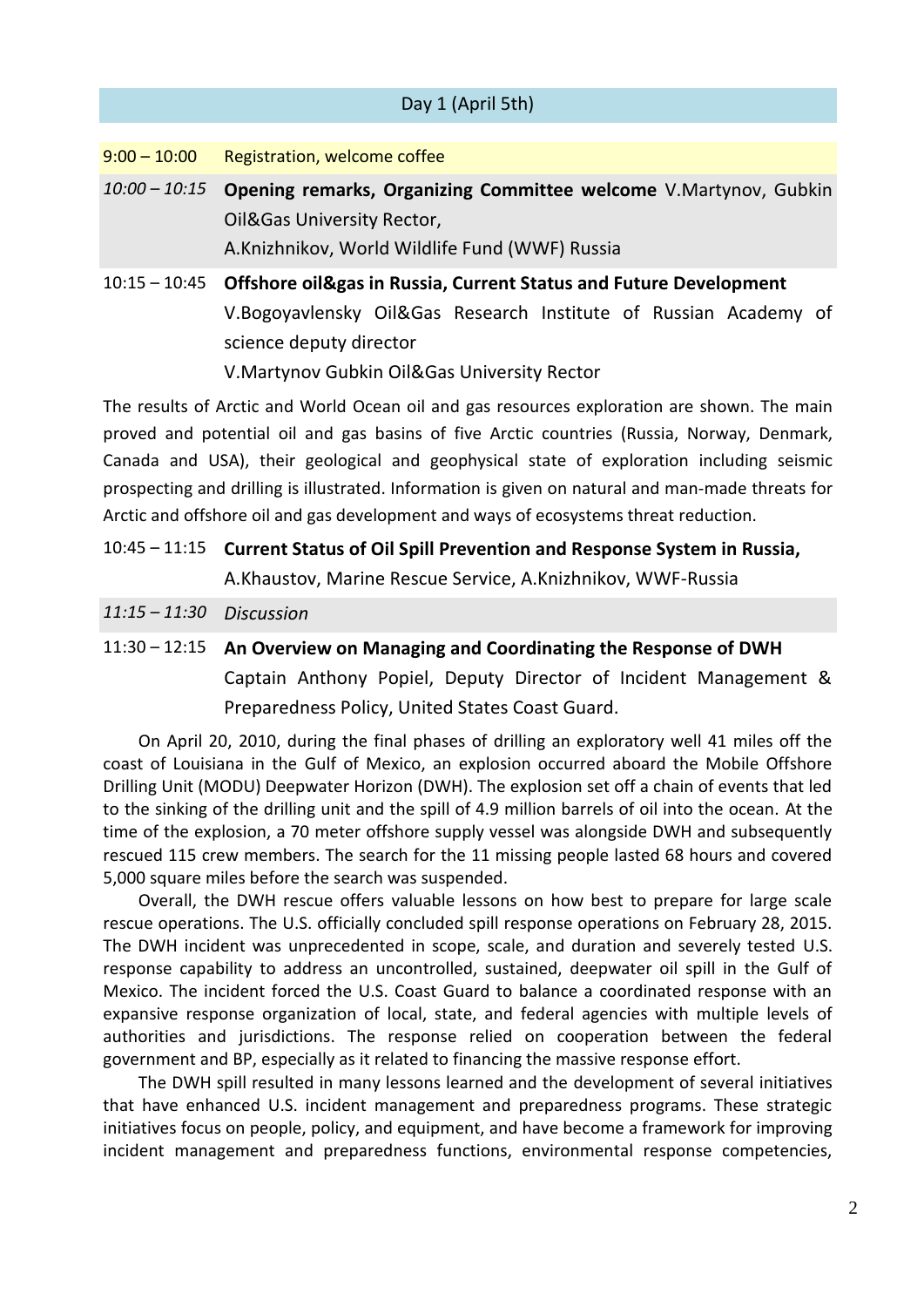research and development, and resource improvements to meet and exceed mission requirements.

*12:15 – 12:30 Discussion*

12:30 – 13:00 **Emergency Science Support for the Deepwater Horizon Oil Spill** Amy Merten or Lisa DiPinto, National Oceanic and Atmospheric Administration, Office of Response & Restoration, Emergency Response Division

After a major oil spill there is commonly a large outpouring of interest from the scientific community including both government and non-governmental organizations, across a range of disciplines, organizations, agencies, and authorities, and with a variety of goals and time frames. Scientific studies can be generally grouped into at least four categories:

1) science to improve our general understanding of the environmental and socio-economic impacts of spills;

2) scientific and engineering investigations into the root causes of the incident, in part to establish liability, but also to better prevent future spills;

3) Natural Resource Damage Assessment (NRDA) studies to determine the amount and types of restoration and compensation required; and

4) emergency operational science to inform the planning, decisions, and actions taken during the immediate response.

The US National Oceanic and Atmospheric Administration has more than 40 years of spill response experience spanning all of these areas, but the focus of this presentation will be on emergency operational science during 2010 Deepwater Horizon oil spill. NOAA's emergency response team was on the scene within hours as a scientific advisor to the U.S. Coast Guard, and focused on tracking and forecasting movement of the oil, oil weathering and behavior, use of dispersants and burning, assessing shoreline oiling, and environmental tradeoffs of countermeasures and cleanup options.

The NOAA team was also closely involved in unique issues such as tracking subsurface oil, flowrate calculations, and long-term oil transport modeling.

*13:00 – 13:15 Discussion*

13:15– 14:30 Press conference. Lunch Break

## 14:15 – 14:25 **Arctic ecosystems cumulative damage liquidation**

V. Pushkarev, committee for North and Far East of Russian State Duma deputy chairman

14:30 – 15:15 **An Overview of Response Tools: ERMA®.**  Amy Merten, PhD., National Oceanic and Atmospheric Administration, Office of Response & Restoration, Spatial Data Team

This presentation will focus on the Environmental Response Management Application (ERMA) data and capabilities. DWH will be used as an example of lessons learned for data management and data sharing, particularly with the public. There will also be a focus on Arctic ERMA and its use in the Arctic Council's Emergency Prevention, Preparedness and Response Working Group which may be very relevant for Russia. An example of an Arctic Spill exercise conducted in June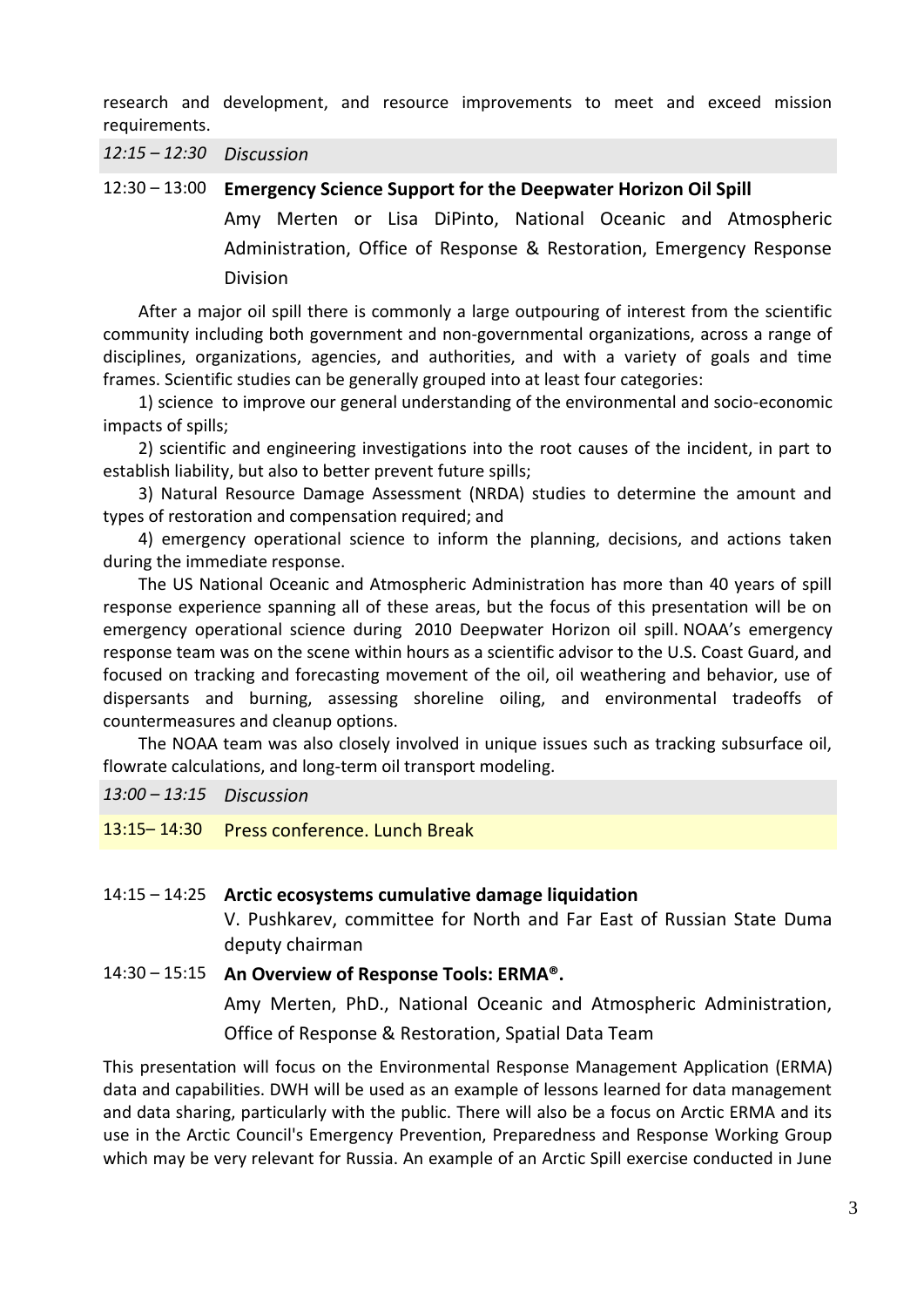2016 in which all of the Arctic Council States participated will be offered.

*15:15 – 15:30 Discussion* 

## 15:30 – 15:45 **Russian Experience on Oil Spill Modeling**

S.Zatsepa, GOIN (State Institute of Oceanography)

Presentation is devoted to major tasks for project development, planning and management of oil spill response (Environmental Impact Assessment, oil spill response plans, Assessment of Aggregated Environmental Benefit, operational forecast). Also a range of models and data management system SpillMod is presented. Practical application of the above in marine environment of Russia including ice-covered seas is described.

## 15:45 – 16:15 **In-site Burning. DWH Lesson Leant, Effectiveness and Impact**

Amy Merten, PhD., National Oceanic and Atmospheric Administration, Office of Response & Restoration, Spatial Data Team

In-situ burning (ISB) can be an efficient response method for oil spills on open water, in marshes and in ice conditions. The presentation will focus on case studies from a marsh burn during the Hurricane Katrina response (2005), the Deepwater Horizon ISB operations, and field experiments in Norway. The presenter will discuss windows of opportunity, pros and cons, and other considerations, including environmental sensitivities, public concerns and safety.

*16:15 – 16:30 Discussion* 

16:30 – 17:00 Сoffee break

## 17:00 – 17:45 **State-of-Science for Dispersant Use**

Nancy Kinner, PhD., Center for Spills and Environmental Hazards, University of New Hampshire.

Use of dispersants was very limited in the U.S. prior to the Deepwater Horizon oil spill. For that spill, the volume of dispersants applied, as well as the subsea injection, was unprecedented. It has been suggested that dispersants could be a response option to a large oil spill in the Arctic, particularly because of the remoteness and harsh environmental conditions.

One of the outcomes of a 2014 Arctic oil spill drill for senior U.S. agency leadership identified the need of a definitive evaluation of the state-of-science of dispersants and dispersed oil (DDO), particularly as it applies to Arctic waters. The Center convened five panels of governmental, academic, NGO, and private sector experts to determine the state of DDO science, specifically the knowns and uncertainties. The panels focused on the following five topics: Efficacy and Effectiveness, Physical Transport and Chemical Behavior, Degradation and Fate, Public Heal and Food Safety, and Eco-Toxicity and Sublethal Impacts.

Activities conducted by the Center included: collating and constructing a database of the existing scientific literature, and facilitating the discussions of each panel of scientists who formulated its document regarding the state-of-science (i.e., knowns and uncertainties) regarding DDO, particularly as it applies to Arctic waters.

*17:45 – 18:00 Discussion*  18:00 – 18:15 **Final remarks** 18:30 – 20:30 Dinner (by invitation)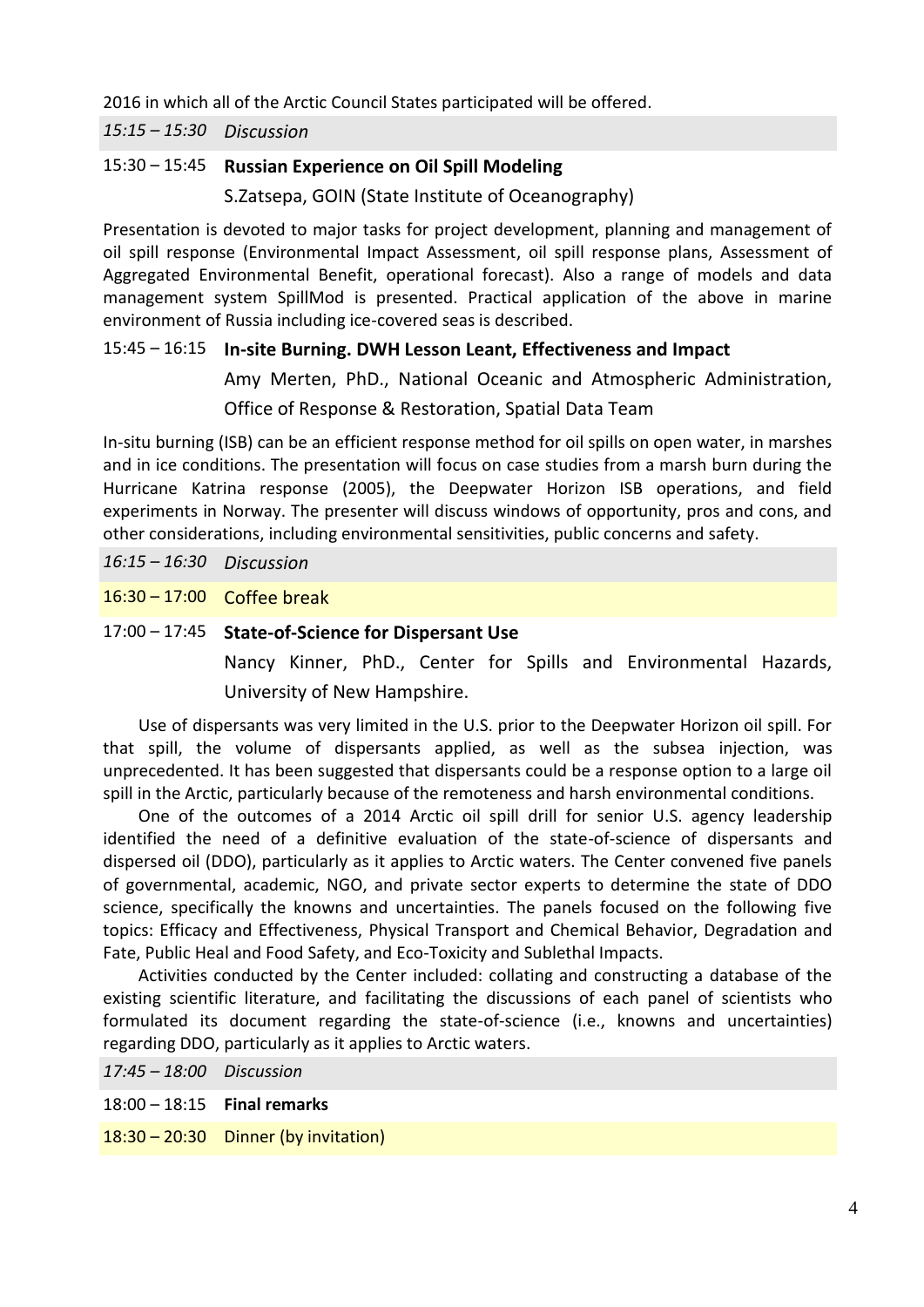#### 9:30 – 10:15 **The Effects and Science from the Deepwater Horizon Spill**

Lisa, DiPinto, PhD., Chief Scientist, National Oceanic and Atmospheric Administration, Office of Response & Restoration, Assessment & Restoration Division.

The Deepwater Horizon oil spill was the largest accidental offshore accidental oil spill in US history, resulting in the largest civil settlement with a single entity. In the aftermath of the incident, State and Federal 'Trustees', acting under the legal authorities of the Oil Pollution Act conducted a Natural Resource Damage Assessment (NRDA) to:

1) assess natural resource injuries and

2) develop and implement a plan for restoration of injured resources to compensate for the loss resource services.

The Trustees concluded that the entire Northern Gulf of Mexico ecosystem was affected by the oil spill and associated response actions, and have developed a comprehensive year plan to restore for the lost resources. Assessment methods and some key findings from the six years of injury assessment science on oil toxicity, fate, transport and natural resource exposure, injury to water column resources, turtles, marine mammals, Sargassum, nearshore resources and human use losses will be described. Information that is expected to shape response, assessment and restoration planning on future incidents will be highlighted.

*10:15 – 10:30 Discussion* 

## 10:30 – 11:00 **Addressing Public Concerns During Spill Response**

Nancy Kinner, PhD., Center for Spills and Environmental Hazards, University of New Hampshire.

Oil spills can have a range of impacts but the majority of oil spill research has historically focused on environmental and ecological impacts. Economic impacts, including effects on tourism, commercial fishing, industrial activities and marine transportation are sometimes studied and documented as part of third-party claims and natural resource damages, but broader social, community, public health, cultural, and political effects are rarely investigated except in the largest incidents.

Gaps in our understanding of these broader human dimensions of spills can result in their omission in contingency and incident response plans. But ample evidence from past spills and other environmental incidents have shown that inadvertent disregard of these human dimensions may increase community complaints and result in unnecessary social disruption.

The news and social media may amplify community outrage, feed negative perceptions, and increase the mistrust of response decision-making, ultimately increasing the social impacts of a spill. Just as with ecological impacts, responders should be aware of and plan for the human dimension of spills and seek to minimize both ecological and social impacts.

*11:00 – 11:15 Discussion* 

11:15 – 11:30 Сoffee break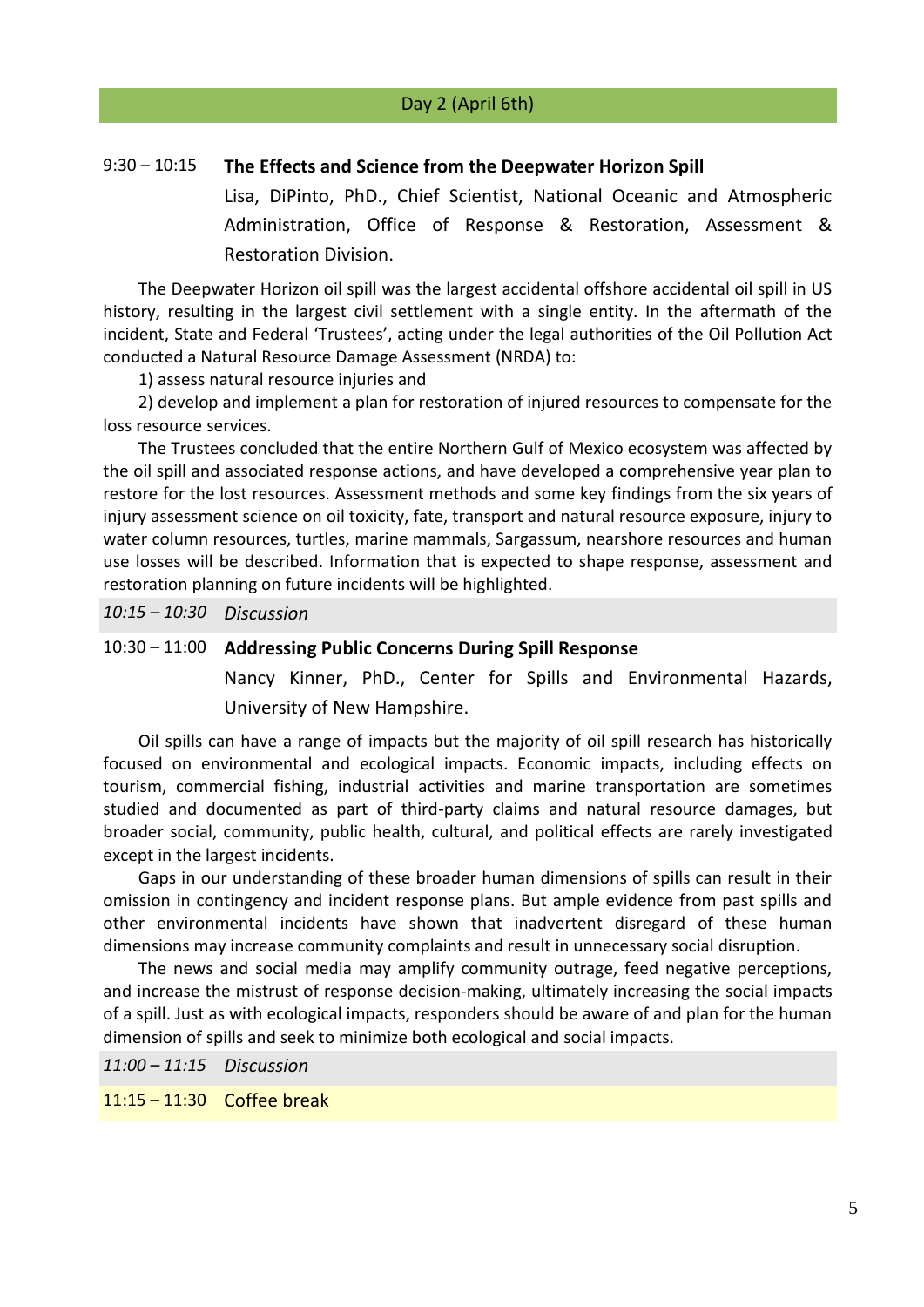#### 11:30 – 12:15 **Seafood Safety Concerns During Oil Spill Response**

Robert W. Dickey, Ph.D., Director, University of Texas Marine Science Institute, Chairman, Department of Marine Science

Petrochemical spills in the marine environment provoke valid concerns about hazards to human health and degradation of the environment. Such concerns include the safety of oilexposed seafood harvested for human consumption. Sampling and analysis of fish, crustaceans and shellfish in the aftermath of the 2010 Deepwater Horizon oil spill indicated that public health risks from exposure to harmful crude oil residues in seafood returned to pre-spill levels soon after the oil spill had dissipated.

However, speculative reporting, which competed with communications of factual, technically accurate information prolonged public mistrust and socioeconomic recovery. Implementation and communication of official response strategies and health risk assessments also raised concerns about uncertainties in toxicological knowledge, related risk information and vulnerability of special populations.

From a public health protection perspective the Deepwater Horizon response revealed deficiencies in communication strategies, local-scale demographic and baseline human health data; benchmark environmental contaminants data; toxicology of crude oil components, and integration of human and environmental health status and trends. The science underpinning disaster response is conditional, and communicating uncertainties in the midst of definitive information can undermine risk messaging if not well prepared and expertly performed. The development of such knowledge and communication skills will help improve responses and outcomes for future large-scale oil spill events.

*12:15 – 12:30 Discussion* 

#### 12:30 – 13:15 **Marine Mammal Response during Oil Spills**

Lynne Barre, Marine Biologist, National Oceanic and Atmospheric Administration, National Marine Fisheries Service, Protected Resources Division

Recent events in the USA including the Deepwater Horizon spill have shown that oil spills not only have the potential to impact large numbers of seabirds, but also affect marine mammals. To support marine mammal response during oil spills NOAA's National Marine Fisheries Service (NMFS) has provided operational guidance within the Wildlife Branch of the Incident Command Structure for oil spill response.

This participation has included enhancing the operations of the local pre-existing marine mammal stranding networks and minimizing impacts to marine species from response activities. NMFS has updated and published National Guidelines for Oiled Marine Mammal Response based on experience during recent spills.

These Guidelines help focus marine mammal collection and care activities both in the field and at established rehabilitation facilities and also address collection of samples and data for impact assessment of the spill and response-related activities.

This presentation will review the risks to marine mammals from oil spills and highlight:

1) protocols to deter marine mammals from oiled areas,

2) marine mammal response guidelines, and

3) best practices for minimizing impacts to marine species from response activities.